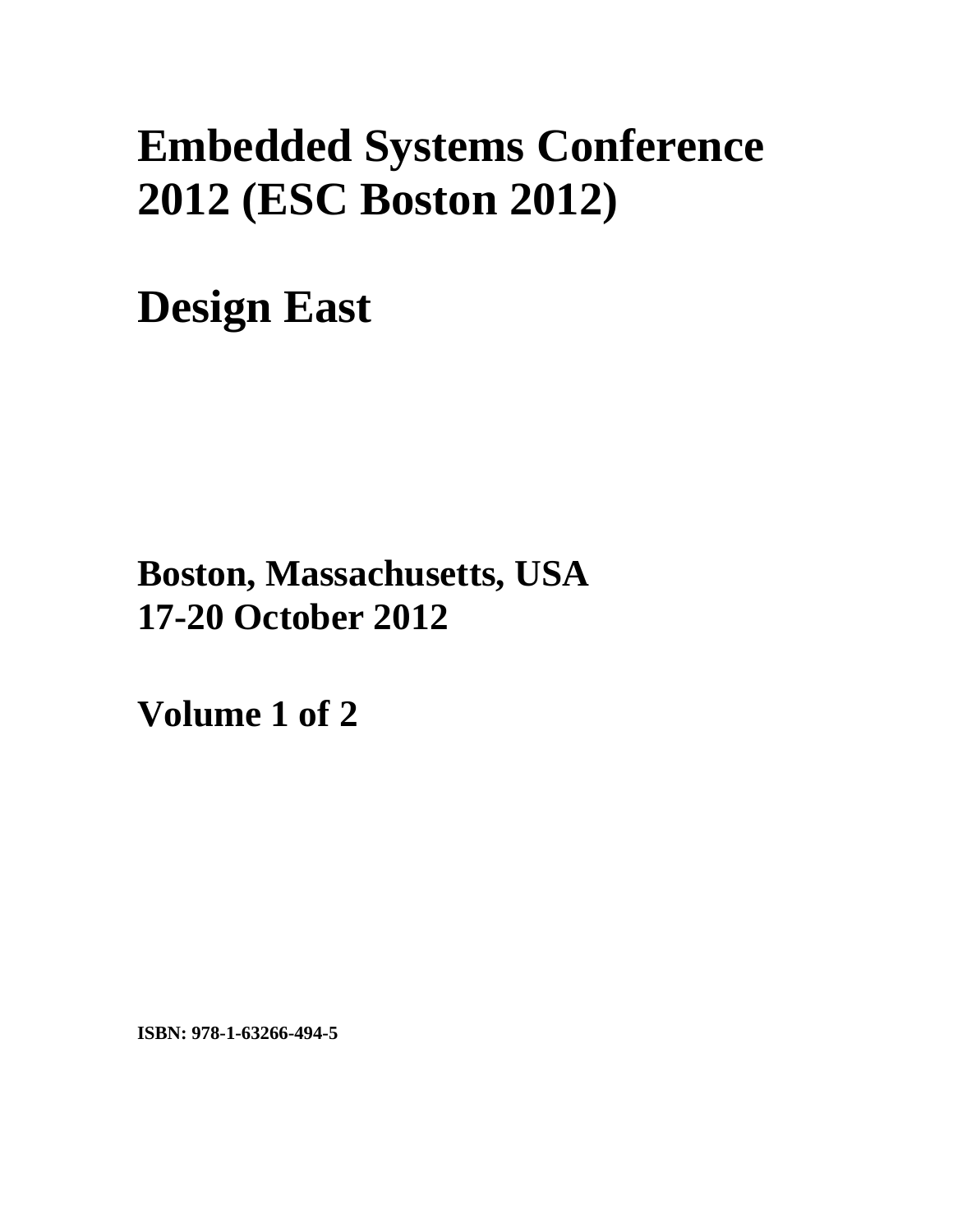**Printed from e-media with permission by:** 

Curran Associates, Inc. 57 Morehouse Lane Red Hook, NY 12571



**Some format issues inherent in the e-media version may also appear in this print version.** 

Copyright© (2012) by UBM Electronics All rights reserved.

Printed by Curran Associates, Inc. (2014)

For permission requests, please contact UBM Electronics at the address below.

UBM Electronics 303 Second Street South Tower, 9th Floor, Suite 900 San Francisco, CA 94107

Phone: (415) 947-6000

feedback@techweb.con

# **Additional copies of this publication are available from:**

Curran Associates, Inc. 57 Morehouse Lane Red Hook, NY 12571 USA Phone: 845-758-0400 Fax: 845-758-2634 Email: curran@proceedings.com Web: www.proceedings.com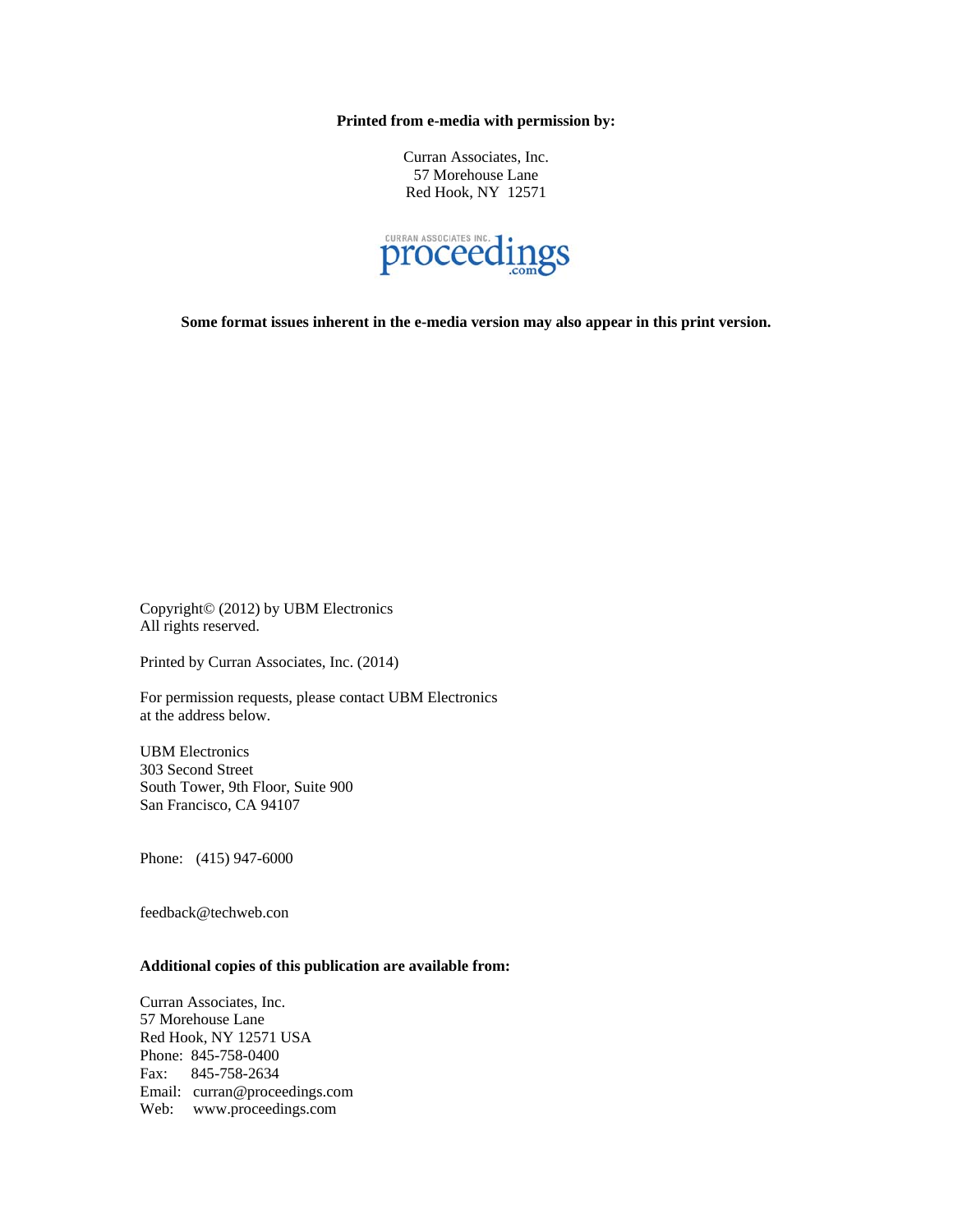# **TABLE OF CONTENTS**

# **Volume 1**

| Michael E. Anderson                                                                      |  |
|------------------------------------------------------------------------------------------|--|
| ADAPTING YOUR ARM PLATFORM TO SUPPORT THE ANDROID ACCESSORY                              |  |
|                                                                                          |  |
| Jesse Dannenbring<br>DEVELOPING REAL-TIME HIGH-PERFORMANCE STREAMING MEDIA SYSTEMS ON    |  |
|                                                                                          |  |
| Anil Kumar, Vikas R. Wadhvani                                                            |  |
|                                                                                          |  |
| <b>David Flowers</b>                                                                     |  |
|                                                                                          |  |
| Dave Stewart                                                                             |  |
|                                                                                          |  |
| Jose Fernandez Villasenor                                                                |  |
| Jeannette Wilson                                                                         |  |
|                                                                                          |  |
| Chris Ault                                                                               |  |
| <b>GETTING A WORKOUT: JUMPING THROUGH HOOPS WITH REGULATORY AFFAIRS  92</b>              |  |
| Kevin Schmid                                                                             |  |
| <b>OPTIONS &amp; TRADEOFFS IN SENSOR SIGNAL CONDITIONING AND DATA CONVERSION  106</b>    |  |
| Chris Hyde                                                                               |  |
| THE EXPANSION OF EMBEDDED SYSTEMS INTO ASSISTED-LIVING APPLICATIONS 150                  |  |
| Alix Paultre                                                                             |  |
| Nick Lasorte                                                                             |  |
|                                                                                          |  |
| <b>Charles Fulks</b>                                                                     |  |
|                                                                                          |  |
| Jack Ganssle                                                                             |  |
|                                                                                          |  |
| <b>Charles Fulks</b>                                                                     |  |
| ADA 2012 - UPDATED LANGUAGE TECHNOLOGY FOR HIGH-INTEGRITY SOFTWARE 308<br>S. Tucker Taft |  |
|                                                                                          |  |
| <b>Charles Fulks</b>                                                                     |  |
|                                                                                          |  |
| <b>Charles Fulks</b>                                                                     |  |
|                                                                                          |  |
| <b>Charles Fulks</b>                                                                     |  |
| Jack Ganssle                                                                             |  |
|                                                                                          |  |
| James W. Grenning                                                                        |  |
|                                                                                          |  |
| Jordan Schaenzie, Greg Williams                                                          |  |
|                                                                                          |  |
| Christian E. Legare                                                                      |  |
|                                                                                          |  |
| Michael E. Anderson                                                                      |  |
| David Kalinsky                                                                           |  |
|                                                                                          |  |
| Christian Legare                                                                         |  |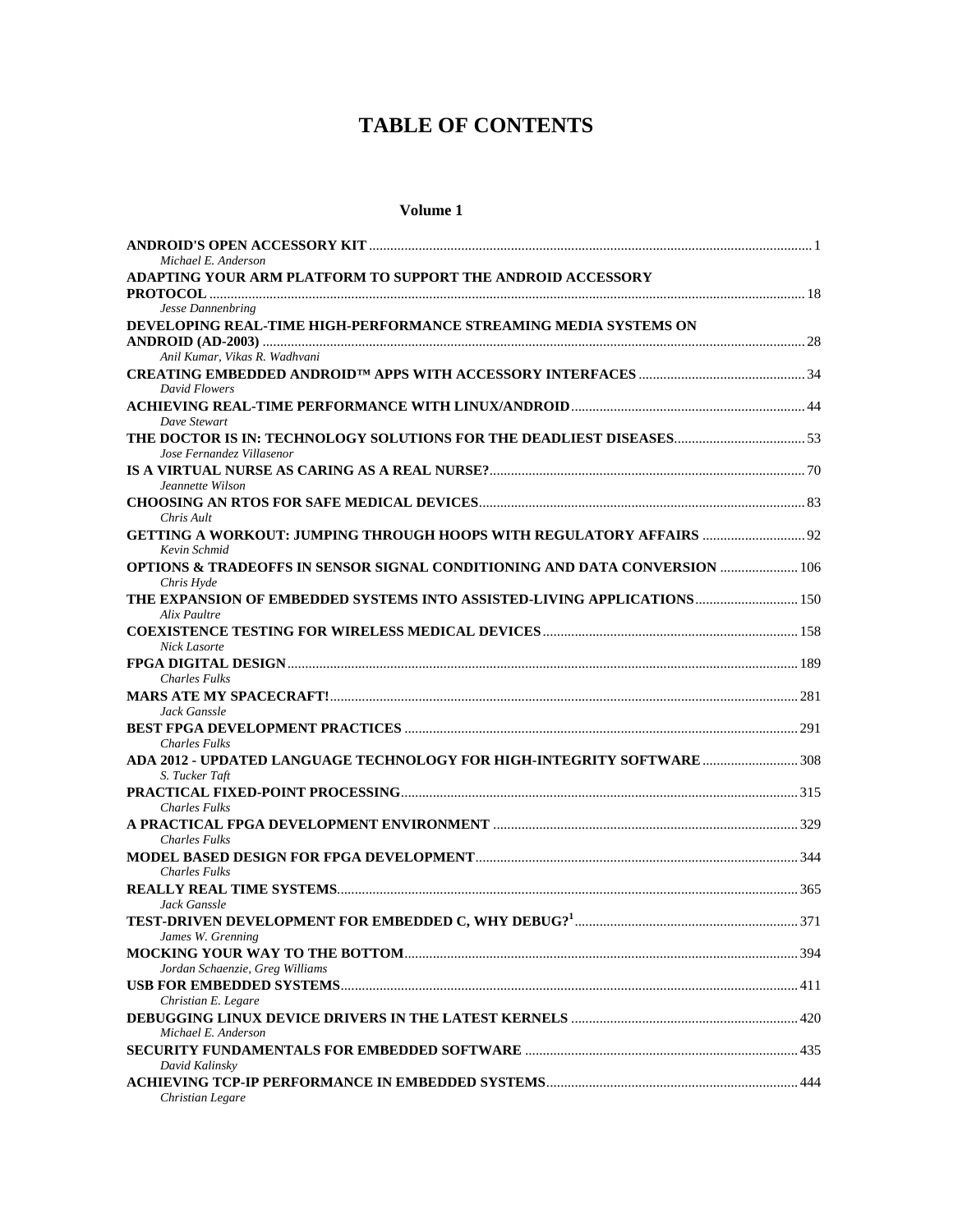| David Kalinsky                                                                                           |  |
|----------------------------------------------------------------------------------------------------------|--|
| <b>CLOCK ARCHITECTURES AND THEIR IMPACT ON SYSTEM PERFORMANCE AND</b>                                    |  |
|                                                                                                          |  |
| Yin-Chen Lu, Sassan Tabatabaei                                                                           |  |
|                                                                                                          |  |
| N/A                                                                                                      |  |
| Jacob Beningo                                                                                            |  |
| ESC-2007 "MINDING YOUR PS AND QS: INTERNATIONAL TEXT DISPLAY ON SMALL                                    |  |
|                                                                                                          |  |
| Dave Wilson                                                                                              |  |
|                                                                                                          |  |
| Jeff Bier                                                                                                |  |
|                                                                                                          |  |
| Joe Drzewiecki                                                                                           |  |
| <b>HARDWARE-BASED CRYPTOGRAPHY OFFERS INNOVATIVE SOLUTION FOR SECURITY </b> 536                          |  |
| Carlos Betancourt, Greg Turner                                                                           |  |
|                                                                                                          |  |
| Sassan Tabatabaei, Nazariy Tshchynskyy, Jehangir Parvereshi, Yin-Chen Lu                                 |  |
|                                                                                                          |  |
| Chris Shore                                                                                              |  |
|                                                                                                          |  |
| Willard Tu                                                                                               |  |
|                                                                                                          |  |
| Joonwan Kim, Zachary Phillips                                                                            |  |
|                                                                                                          |  |
| Sami Kibria                                                                                              |  |
| INTEGRATED CIRCUIT DESIGN FOR MINIATURE IMPLANTABLE MEDICAL DEVICES  618<br>Andrew Kelly, James McDonald |  |

# **Volume 2**

| Michael Shal                                                                |  |
|-----------------------------------------------------------------------------|--|
|                                                                             |  |
| Renota Schoepp                                                              |  |
| ANALYSIS OF HIGH-STABILITY CONTROLLED OSCILLATORS FOR                       |  |
|                                                                             |  |
| Sassan Tabatabaei                                                           |  |
| AN ULTRA LOW VOLTAGE FOR STANDARD CELL LIBRARY BASED CVSL DESIGN STYLE      |  |
| <b>FOR LOW DYNAMIC POWER &amp; GATE BIASING FOR LOW ACTIVE SUBTHRESHOLD</b> |  |
|                                                                             |  |
| Srinath Srinivasan, Ravi Arora                                              |  |
|                                                                             |  |
| Fridtjof Siebert, James J. Hunt                                             |  |
|                                                                             |  |
| Chris Shore                                                                 |  |
|                                                                             |  |
| Eric Gregori                                                                |  |
|                                                                             |  |
| Jasper G. J. Van Woudenberg                                                 |  |
| REMOTELY TROUBLESHOOTING EMBEDDED SYSTEMS USING HIGH                        |  |
|                                                                             |  |
| Dave Stewart                                                                |  |
|                                                                             |  |
| Jacob Beningo                                                               |  |
|                                                                             |  |
| Andy Ross                                                                   |  |
|                                                                             |  |
| Timo Punkka                                                                 |  |